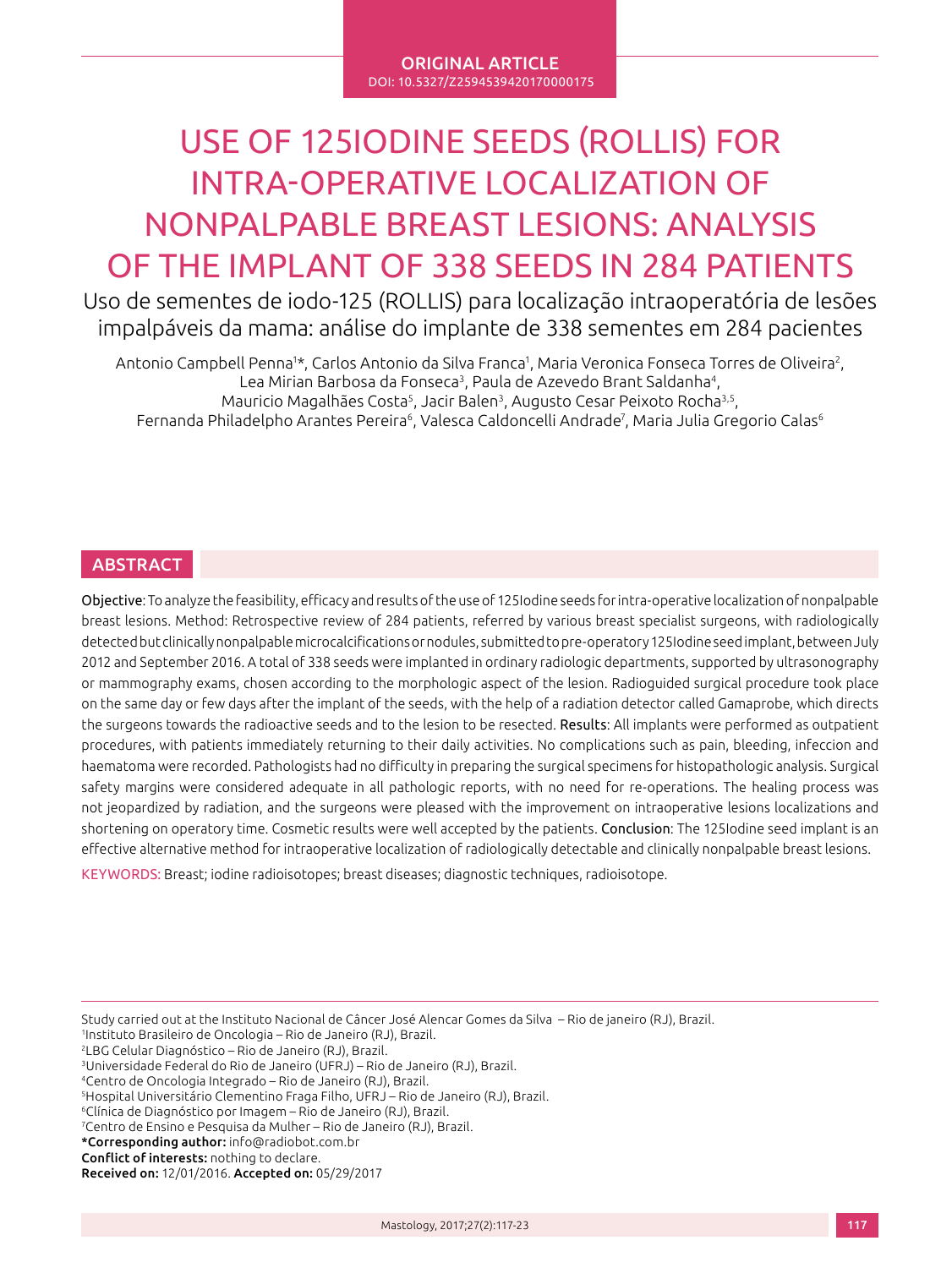# RESUMO

Objetivo: Avaliar a exequibilidade e a eficácia do método de implante de sementes de 125Iodo (ROLLIS) para localização intraoperatória de lesões impalpáveis da mama. Método: Trata-se de um estudo retrospectivo, incluindo 284 pacientes com nódulos ou microcalcificações mamárias, visíveis na mamografia e/ou ultrassonografia, porém, clinicamente impalpáveis, submetidas a implantes de sementes de 125Iodo, de julho de 2012 a setembro de 2016, sendo implantado um total de 338 sementes. As pacientes foram encaminhadas por diversos mastologistas que executaram cirurgias radioguiadas com auxílio de detector de radiação denominado Gamaprobe, realizadas no mesmo dia do implante ou vários dias após, seguindo a agenda do centro cirúrgico, da equipe médica e a conveniência da paciente. Resultados: Os implantes foram realizados em regime ambulatorial, com imediato retorno das pacientes às atividades cotidianas, não sendo registrada qualquer complicação como dor, hemorragia, infecção ou hematoma. Os patologistas não constataram prejuízo no processamento do espécimen cirúrgico. O processo cicatricial se efetuou normalmente, obtendo-se plena satisfação por parte dos cirurgiões, que referiram maior facilidade na localização intraoperatória das lesões e diminuição no tempo operatório. O resultado cosmético também foi beneficiado, sendo bem aceito pelas pacientes. As margens cirúrgicas foram consideradas adequadas em todos os casos, graças à avaliação feita pelo patologista e às ampliações executadas no momento da cirurgia, dispensando re-excisões. Conclusão: O implante de sementes de 125Iodo (ROLLIS) é uma técnica segura e eficaz para localização intraoperatória de lesões radiologicamente visíveis, porém clinicamente impalpáveis, da mama.

PALAVRAS-CHAVE: Mama; radioisótopos do iodo; doenças mamárias; técnicas de diagnóstico por radioisótopos.

# **INTRODUCTION**

Recent media campaigns and dissemination on the prevention of breast cancer, along with the technological advances in radiology, have considerably increased the diagnosis of radiologically visible, though clinically impalpable, breast lesions referred for surgical excision, becoming a major challenge for surgeons<sup>1</sup>. .

The most commonly used method for the surgical localization of these lesions, since its creation in 1979, it is the insertion of a metallic wire with an arrow-shaped tip (Kopans Wire) into the lesions, guided by radiological images<sup>2</sup>. Although practiced universally for many years, this technique includes several drawbacks<sup>3</sup>. Literature studies<sup>1,4</sup> show that this method leads to high rates of positive surgical margins, ranging from 20 to 70%, requiring reoperations, with high levels of local recurrence, in cases of malignancy. This is an important factor, since the main objective of any given procedure to locate a lesion is to facilitate a complete surgical excision in a single event, discarding new interventions. Another drawback of the metallic wire is its displacement in the preoperative period or during surgery, with reports of its migration into the pleural cavity<sup>5</sup>, the miocardium<sup>6</sup>, pulmonary hilum<sup>7</sup>, abdominal cavity<sup>8</sup>, in addition to cases of bending and rupture both before and during surgery<sup>9,10</sup>. Surgeons complain that the tip of the metallic wire is difficult to be felt in palpation during the operative event, impairing the complete excision of the lesion with adequate safety margins<sup>11</sup>. The insertion point of the wire into the skin is usually located in an area far from the ideal incision position, requiring an extended surgical area in order to identify the wire and for the lesion to be removed<sup>1,11</sup>. Another disadvantage of this method is the need to perform

the surgery on the same day of the wire implant, once its exteriorization through the skin requires dressings, immobilization maneuvers, protection and care by the patients. In addition, complications such as pain, bruises and infections are reported in 8 to 10% of cases<sup>12</sup>. Due to the many drawbacks mentioned, researchers were encouraged to find another method for intraoperative localization of impalpable breast lesions. Then, there was the idea of using radiation emitted by radioactive isotopes as a guide to surgical targets $13$ .

In 1999, Luini et al.<sup>13</sup> published a new technique called radioguided occult lesion localization (ROLL), using colloidal albumin marked with 99m-technetium as a radiotracer, which, when injected directly into the lesions, under mammography or ultrasonography guidance, allows the localization of nodules and microcalcifications by means of gamma-type radiation emitted by the radioisotope and detected through a device called Gamaprobe. Several subsequent studies demonstrated the advantages of the ROLL technique in comparison to the metallic wire, observing inferior levels of inappropriate surgical margins, reducing the need for re-excisions and reducing the volume of breast parenchyma removed in the operative specimen $14-16$ . Despite the advantages of this method over the metallic wire, some drawbacks related to difficulties and limitations to its use have been found. The≈colloidal albumin marked with 99m-technetium is not radiopaque, making it difficult to be visualized in radiological tests, impairing the confirmation of its positioning within the lesions. Also, it has a rather short half-life (six hours), which requires the execution of the surgery on the same day of the implant. Due to its liquid form, its diffusion through neighboring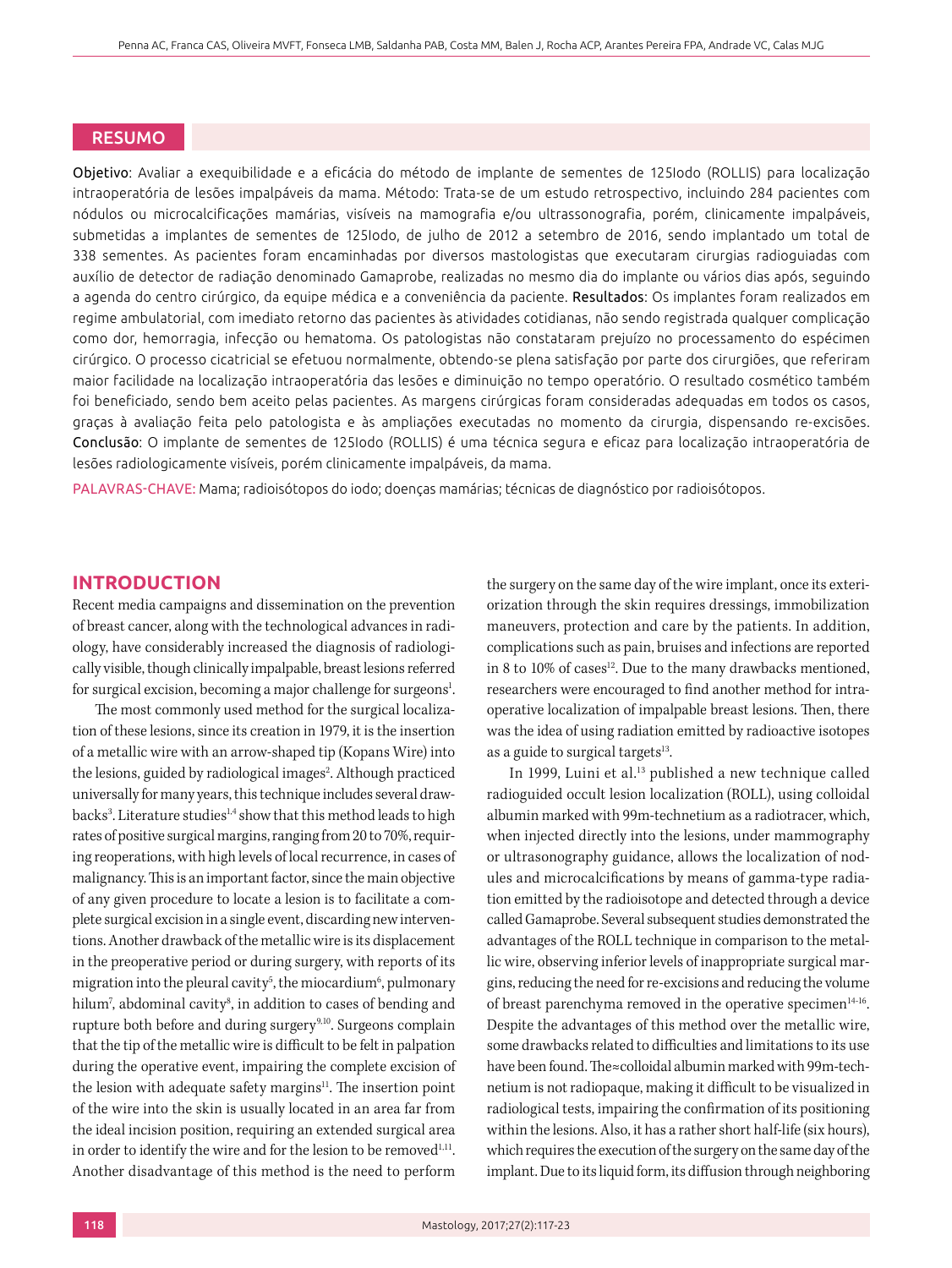tissues after being injected is unavoidable, making it rather difficult to perform the surgery by producing ill-defined margins and thus generating insecurity in the surgeon, who is forced to withdraw greater amounts of breast parenchyma, which interferes negatively on the cosmetic result $17$ .

Due to the inconveniences described, the search for a method with lesser difficulties continued. In 2001, Gray et al.<sup>18</sup> published a new technique using radioactive seeds of 125Iodine (ROLLIS), which, due to its small dimensions, concentrates the radiation within the target lesion (unpalpable lesion), facilitating the surgeon's work, by making it easier to be found through radiation. Subsequent publications<sup>19-21</sup> demonstrated many advantages to this method, such as reduced occurrence of compromised margins, reduced amounts of breast tissue removed, reduced surgical time due to easier location of the lesion and better cosmetic result, when compared to wire and 99m-technetium<sup>20,21</sup>. The external capsule of the 125Iodine seed is made of titanium, which, being radiopaque, is easily visible during mammography and ultrasound. This is a very important characteristic, once it allows verifying, at the moment of the implant, the position of the radioactive source within or near the lesion to be resected. Another advantage of 125Iodine is its prolonged half-life (60 days), allowing the surgery to be carried out up to 2 months after the implant, with no need of being performed on the same day or the day after the procedure. This flexibility to schedule the surgery facilitates the organization of the medical team, the surgical center and the patient, providing everyone involved with comfort and tranquility. Another favorable finding for the use of the seed is the absence of displacement and migration of the marker to other areas but the area of interest, despite surgical manipulation and free movements of the patient<sup>22</sup>.

Due to 125Iodine radioemission, doubts arose regarding the doses absorbed by the patient and by the medical team. According to Pavlicek et al.<sup>23</sup>, the maximum dose deposited in the residual breast that received the seed implant is rather low, around 2 cGy, equivalent to the dose of two X-ray incidences of a routine mammography. A survey on the amount of radiation received by the surgical team showed that no one received a dose higher than the environmental level $24$ , proving the absence of risk to the medical staff, to the patient and to the general population.

The ROLLIS technique proved to be easy to learn, intuitive and learning-curve-free, a fact proven by the constant results found during all the years of its execution<sup>1</sup>. .

# **MATERIAL**

This study was approved by the Ethics Committee of the *Hospital Pró-cardíaco – Esho Empresa de Serviços Hospitalares/Hospital Pró-cardíaco* (HPC), CAAE registration No. 47149315.4.0000.5533. It is a cohort, retrospective, observational study, consisted of 284 patients with impalpable breast lesions, submitted to 125Iodine seed implants.

Indication to the use of seed in this work include radiologically visible, though clinically impalpable lesions, which would be submitted to excisional biopsy for histopathological diagnosis, and lesions which already had a pathological report and would be treated by surgery. Before the implant, patients were given detailed explanations on the method, for full knowledge and authorization for the procedure.

## 1. Seed:

125Iodine seeds are capsules containing salts of titaniumcoated 125Iodine, measuring 5 x 0.8 mm, with a half-life of 59.4 days, low-energy gamma emission (27 keV), acquired through the Institute of Energy and Nuclear Research (*Instituto de Pesquisas Energéticas e Nucleares* – IPEN), loaded with radioactive material ranging between 0,2 and 0,9 mCi, sterilized and handled according to the safety guidelines of the National Nuclear Energy Commission.

## 125 Iodine seed

The emission of low-energy photon radiation causes the radiobiological effect in neighboring tissues to be of negligible intensity, without harming the histopathological analysis of the surgical specimen nor the healing process. Also, there is no need for sophisticated and expensive radioprotective measures, although it is necessary to adopt the established care for the manipulation of radioactive material.

2. Needle:

The seed are implanted through stainless steel needles, with centimetric marking, echogenic tip and shear bevel, visible during ultrasound and on X-ray films. They measure 20 cm in length and 18 Gauge in diameter and are supplied sterilized, being discarded after use. They have a metallic plunger, which pushes the seed into the lesion. Due to the rigidity of the stainless steel, they easily penetrate the breast tissue, moving toward the predetermined targets without deviations, curves or ruptures, implanting the seed with great precision and little trauma.

Needle and 5 seeds

3. Gamaprobe:

It is the low-energy gamma radiation (27 Kev) detector, measuring the radiation emitted by the 125Iodine seed, consisting of a radiation recording compartment, connected to a sensor through a flexible probe, with suitable weight and dimensions for an easy displacement. The device used is made by Johnson & Johnson, Neoprobe 2000 model, capable of also detecting gamma radiation of 140 Kev emitted by the 99m-technetium phytate, which makes it able to differ the radiation released by the seed from that emitted by the sentinel lymph node, in the same procedure.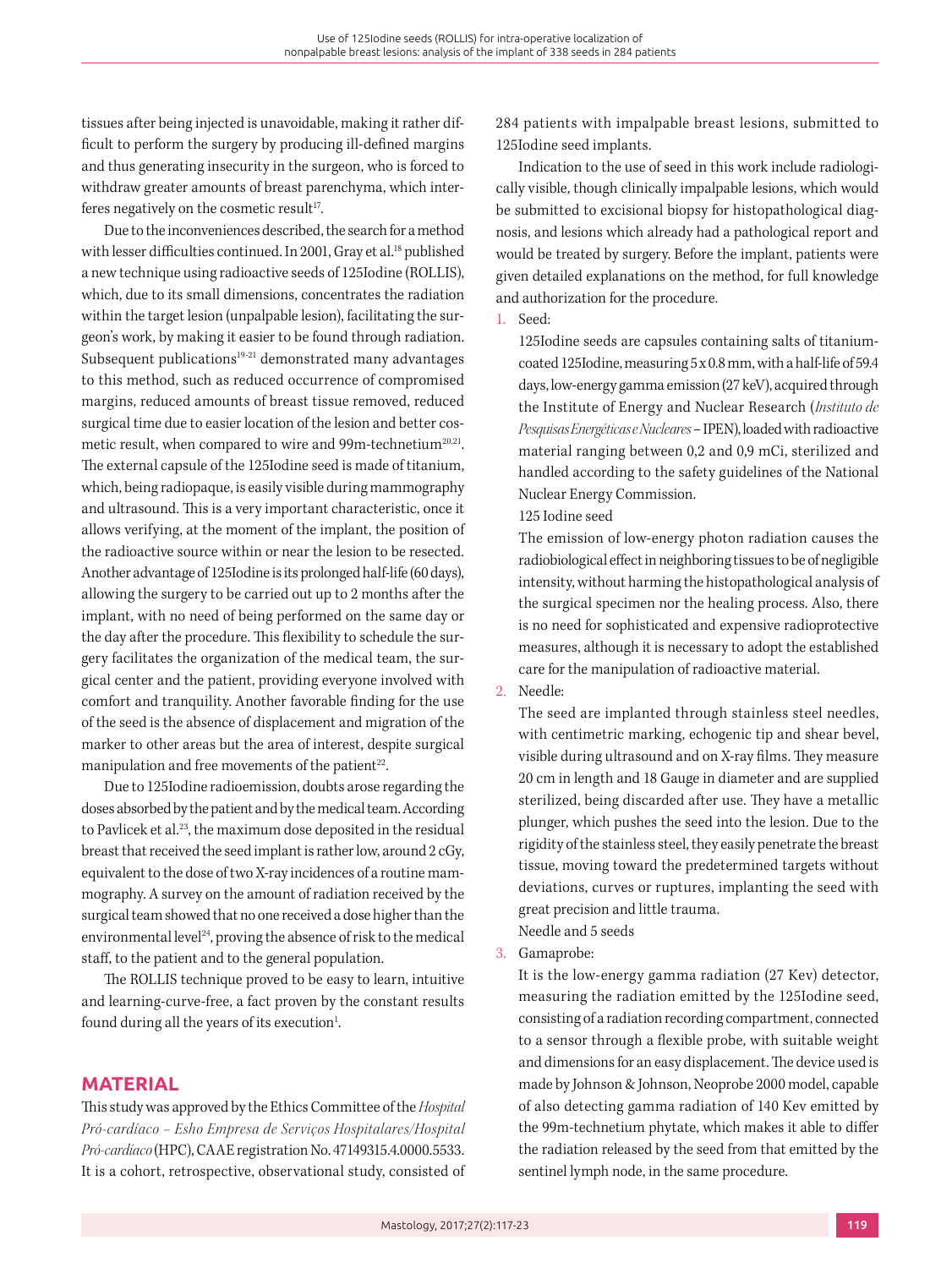# **METHODS**

#### Implanting the seed

The implant of the seed is carried out in a conventional radiological center, by a radiologist assisted by the radio-oncologist. The choice between mammography and ultrasonography as an auxiliary radiological method is made by the radiologist, based on the morphological characteristics of the lesion. In general, nodular lesions are implanted using ultrasonography, while microcalcifications are best seen during mammography with biplanar or stereotaxic methods. After positioning the patient in the selected device, the asepsis is performed, followed or not by local anesthesia. All cases implanted during ultrasonography are subsequently radiographed in craniocaudal and profile incidences, in order to confirm the perfect positioning of the seed. After the implant, the patient is immediately released and may return to their daily routine activities, discarding special care, dressings or any limitation to their routine.

#### Surgical procedure

The preoperative procedure is the same of any surgical breast intervention, planed conventionally, and may be performed on the same day of the implant or up to 60 days after it, to the convenience of the medical team, the surgical center and the patient, without any urgency or pressure on any of the parties involved. The surgical center is chosen by the surgeon and has no need for sophisticated radioprotection equipment. The surgery is radioguided by the Gamaprobe sensor, which shows the position of seed and lesion by emission of a sound signal directly proportional in intensity to the amount of radiation detected. Based on this information, the surgeon defines the position and type of incision, guiding the dissection to the seed and the target-lesion with the aid of the Gamaprobe noise. After having the parts and the surgical margins analyzed by the pathologist, the surgical wound is closed, and the patient is discharged at the appropriate time, remaining in ambulatory supervision until complete healing. Since it contains radioactive material, the seed must be handled with special attention in order to avoid being lost when wrapped in compresses, gauze or by suction of the aspirator.

### Surgical part

In cases of previously confirmed malignancy, the excision of the sentinel lymph nodes may be carried out at the same time as the removal of the mammary lesion, due to Gamaprobe's ability to differ low-energy radiation released by 125Iodine seeds (27 KeV) from high-energy radiation (140 Kev) released by 99m-technetium phytate. In these cases, the seed is implanted into the lesion, followed by an injection of 99m-technetium phytate in the same region or in the periareolar area, noting the surgery must be performed within 12 hours, at most, once the half-life of the phytate is of only 6 hours.

#### **RESULTS**

This analysis included 284 patients, and a total of 338 seeds of 125Iodine were implanted. Patients were referred by 20 different mastologists, and the complete acquisition of data was not possible in all cases. However, the material collected allow the surveying of clinically important results, capable of making this method an effective alternative for intraoperative localization of clinically impalpable breast lesions.

All breast lesions were successfully resected, with no records of pre- or perioperative incidents caused directly by the presence of the seeds.

The age of patients ranged from 25 to 85 years old, with average 56 years of age and confidence interval of 95% (95%CI) 54.4–59.0.

According to the radiological aspect of the lesions, the images were classified as a nodule in 110 cases, and as microcalcification in 49 of them.

Pathologists did not report any damage to the processing of the operative specimen, and the surgical parts were considered malignant in 90 patients, and benign in 50 patients. The search for sentinel lymph nodes was performed in 57 patients, being metastatic in 8 and not compromised in 49.

As definition of appropriate free margins, the value of 2 mm was adopted as the minimum distance between lesion and the borders of the surgical specimen. Based on this concept, the margin was considered insufficient in only one case, in which the patient only remained in observation, once it was a benign lesion.

The number of seed implanted in each patient ranged from 1 to 4 (Table 1), being applied to both breasts in 20 cases.

The ultrasonography was the radiological method used in 167 implants and the mammography, in 66. All implants performed with the aid of ultrasonography were immediately submitted to a mammography in two orthogonal incidences, in order to confirm the perfect positioning of the seed.

Although the half-life of 125Iodine (60 days) allows the surgery to be performed up to 6 to 8 weeks after the implant, 97 patients were submitted to surgery within 24 hours, 66 of them on the same day of the implant. Only 6 patients were operated 14 to 28 days after positioning the seed, due to their being on neoadjuvant chemotherapy.

In one patient, a seed was used to mark a right axillary lymphadenomegaly, later resected by surgery; and two patients received neoadjuvant chemotherapy in order to reduce the size of the tumor, aiming for a more conservative surgery.

Table 1. Seeds per patient.

| Number of seeds | <b>Number of patients</b> |
|-----------------|---------------------------|
|                 | 239                       |
|                 | 38                        |
|                 |                           |
|                 |                           |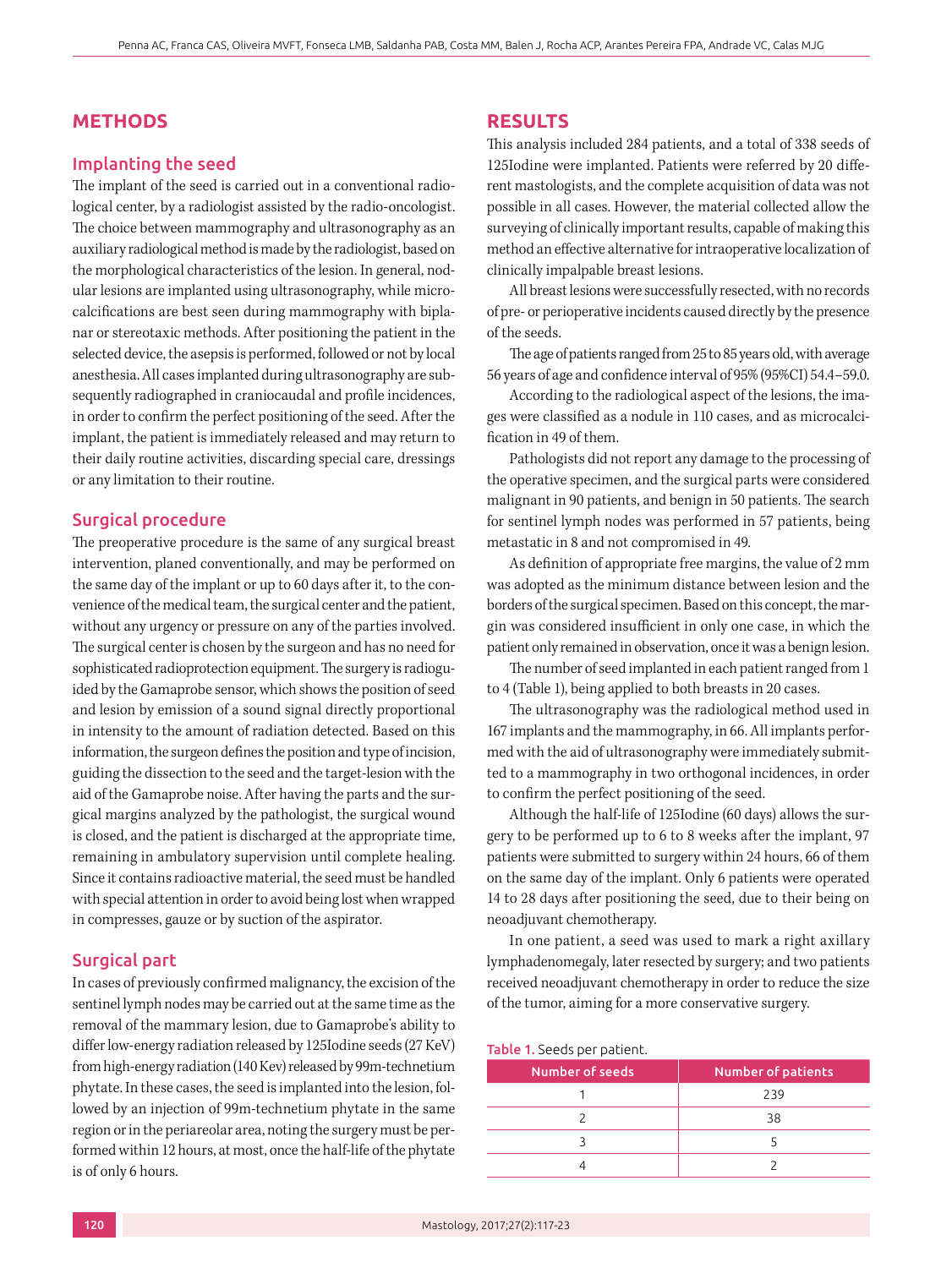Adverse events recorded consisted of: accidental movement of the needle plunger by a patient while being positioned at the mammography, thus injecting the seed other than in the planned site; and implantation of a seed far from the lesion due to failure in evaluating the coordinates of the mammograph.

Although no procedure for millimetric evaluation of seed positioning was adopted, surgeons did not record significant displacement of the radioactive source, confirming its presence within or close to the lesions, despite free movements and manipulation of the patients.

No influence of the learning curve was observed in this method, with consistent and reproducible results obtained from its beginning, in July 2012, to 2017, proving it to be easily understood and applied.

The total financial cost of this procedure, including material and staff, was somewhat higher when compared to traditional methods, without, however, causing any objection from paying sources.

# **DISCUSSION**

This work analyzes the feasibility and efficacy of a new method of intraoperative localization of radiologically visible, but clinically impalpable, mammary lesions, using 125Iodine seeds, implanted with the aid of ultrasonography and/or mammography. Survey made of material provided by 20 mastologists allowed the analysis of histopathological aspects of surgical parts and their complications, enabling the comparison of this technique to the traditional methods of metallic wire and 99m-technetium. From July 2012 to September 2016, 338 seeds were implanted in 284 patients, in ambulatories in different radiological services in the city of Rio de Janeiro. In order to facilitate the presentation of the evidence, the comparison of the seed technique (ROLLIS) with the metallic wire will be presented first, and next, the 99m-technetium (ROLL) comparison will be described.

The literature shows that the metallic wire has high levels of compromised surgical margins, ranging from 20 to 70%<sup>1,4</sup>. A review of the pathological reports provided by the laboratories showed appropriate surgical margins in almost 100% of the cases, with only one exception. It should be noted that the histological evaluation of lesions and margins is a routine procedure performed by a pathologist during the surgery in order to ensure the quality of the surgical specimen. Testimonies from surgeons prove seeds were within or close to the lesions in all cases, which is not the case with the metallic wire, which may be displaced and even migrate to further areas, hampering the complete removal of the target-lesion<sup>5-8</sup>. The difficulty in identifying the tip of the wire by palpation during surgery is widely known, which may compromise the safety of the surgical margins and the complete excision of the lesion. This difficulty is not a reality with the use of radioactive seeds, which are easily located thanks to the detection, by Gamaprobe, of the radiation released<sup>11</sup>. Another disadvantage of the wire regards its insertion point in the breast, sometimes positioned far from the lesion, resulting in extensive operative area and surgical trauma, compromising the final cosmetic result. This does not happen in ROLLIS, once the seed is introduced directly into or next to the lesion, being easily visible in the mammography and/or ultrasound carried out at the moment of the implant, due to its radiopacity<sup>1,11</sup>. Patients who receive the wire as pre-surgical marker should be operated as soon as possible, due to the presence of dressings and movement limitation, which may cause unpleasant discomfort. With the use of seeds, these inconvenients do not happen, since there is no need for dressings nor restrictions to routine activities, so patients may return immediately to their daily activities. Studies show complications such as pain, bruises and infection in 8 to 10% of the cases using metallic wire $12$ , which was not reported, to date, by any patient submitted to the seed technique.

Due to the drawbacks mentioned, the metallic wire is being progressively replaced by the 99m-technetium, which had some advantages and better results<sup>14-16</sup>, but which also does not fully satisfy the needs of surgeons and their clientele. Unfortunately, the 99m-tehcnetium is not radiopaque, and thus, its visibility is hindered during mammography and ultrasound, making it rather difficult to ensure its perfect positioning within or close to the lesion. The 125Iodine seeds are coated by titanium, which makes them easily identifiable in any of the radiological methods used, allowing for high precision during implantation. Due to its liquid state, the 99m-technetium diffuses through neighboring tissues, making it difficult to identify their borders and forcing the surgeon to extend the resection limits, with excessive removal and unnecessary amount of mammary parenchyma. On the other hand, the seed are solid and have small dimensions (5 x 0.8 mm), constituting a source of radiation with well-defined limits, facilitating the intraoperative location of the lesion, contributing to more rewarding cosmetic results<sup>17</sup>. Another advantage of the seed, when compared to the 99m-tehcnetium, is related to the half-life of these elements. The technetium has a half- -life of only six hours, which forces the surgery to be carried out shortly, inputting great psychological pressure upon the whole medical staff, the surgical center and the patient, allowing no space for unforeseen events which would require the postponement of the surgery. Since the half-life of 125Iodine is very long (60 days), this urgency is unnecessary, allowing the surgeon to schedule the intervention according to their own availability, the surgical center's as well as the patients themselves' availability. In case of unforeseen circumstances, the operation may be postponed to any given date within 60 days, free of pressure and distress of the personnel involved. The half-life of the seed also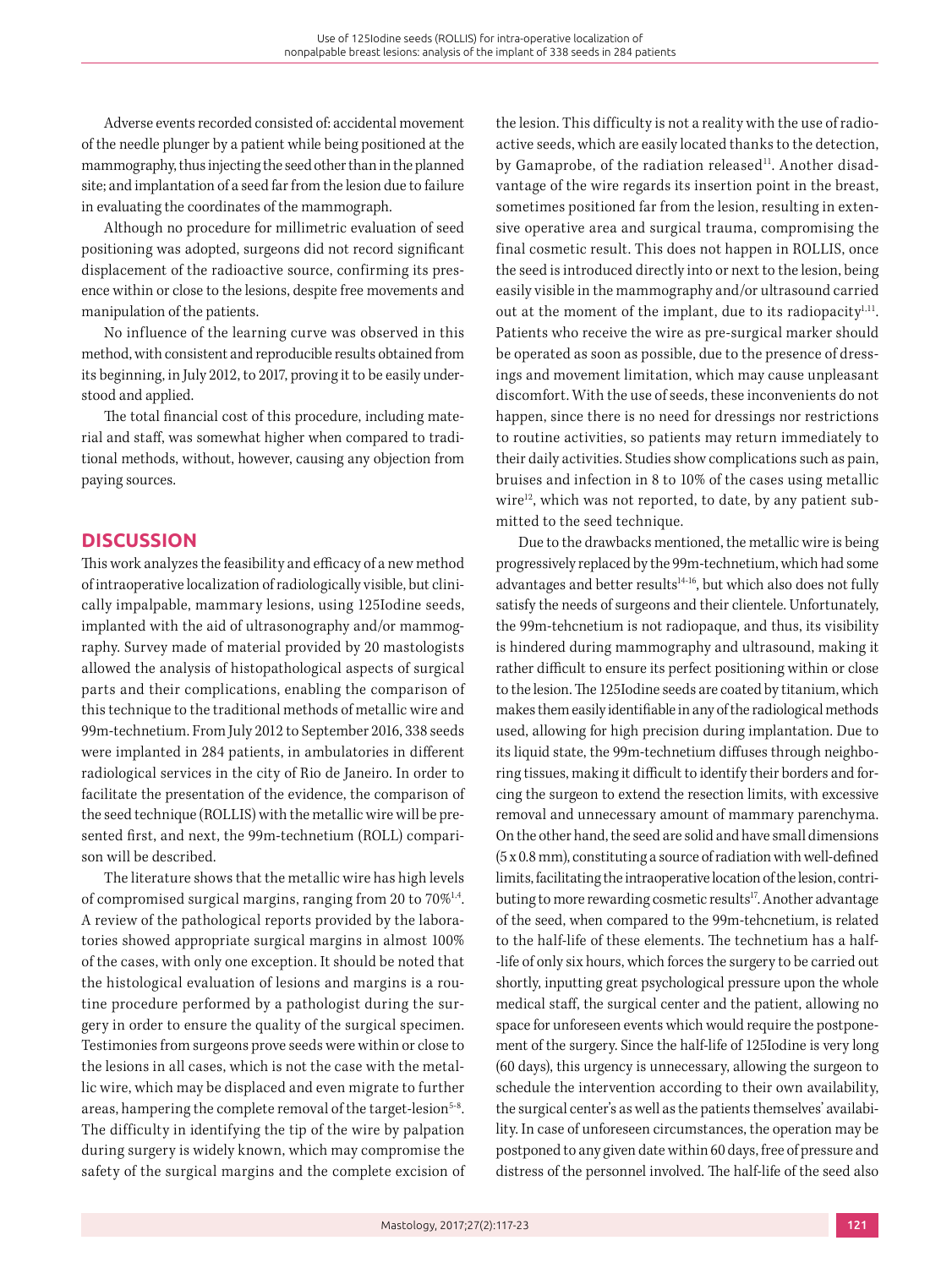allows it to be used as a marker of malignant tumors to be treated with neoadjuvant chemotherapy for the reduction of tumor volume, allowing a more economical surgery. If, by any chance, there is a complete tumoral response, the surgeon will have no parameters to guide them during surgery, forcing more extensive resections $2^2$ . Thus, two patients in this sample were under chemotherapeutical treatment, having received seed implants weeks before the surgery, in order to mark the area to be removed in case there was full response of the tumor to the neoadjuvant chemotherapy. Thanks to the different gamma radiation emitted by iodine (27 Kev) and by technetium (140 Kev), it is possible to perform a lesion excision, marked with seeds, and of a sentinel lymph node, marked by technetium, in the same operation, which is of hard execution when using only the technetium as a radiomarker, for the detector cannot distinguish the radiation originated in the lesion from the one emitted by the lymph node.

There are no significant differences in the financial cost of the three marking methods evaluated in this work, being accepted without further questioning by the paying sources.

No model of evaluation for cosmetic results was used in order to form a scientifically based opinion, however, both doctors and patients seemed satisfied with the aesthetic result achieved by the use of seeds. It was not possible to find, in the literature consulted, a comparison of the cosmetic result between the three processes described in this work.

## **CONCLUSIONS**

The use of radioactive seeds of 125Iodine for intraoperative localization of clinically impalpable breast lesions is a safe, efficient and highly accurate alternative method, presenting numerous advantages over the conventional methods of the metallic wire and the 99m-technetium. The seeds may be adopted in the practice of Mastology, once they facilitate the work of surgeons, without any harm to the pathologist and with several benefits for patients.

## **ACKNOWLEDGEMENTS**

We are grateful to all patients who took part in this study, believing in the success of the results despite the little experience of the team, and to surgeons who agreed to face one more challenge, overcoming the inherent difficulties when applying new techniques. A special thanks to the Radiology services and, especially, to the team of radiologists whose knowledge and experience made this work possible.

## **REFERENCES**

- 1. McGhan LJ, McKeever SC, Pockaj BA, Wasif N, Giurescu ME, Walton HA, et al. Radioactive seed localization for nonpalpable breast lesions: review of 1,000 consecutive procedures at a single institution. Ann Surg Oncol. 2011;18:3096-101.
- 2. Masroor I, Afzal S, Shafqat G, Rehman H. Usefulness of hook wire localization biopsy under imaging guidance for nonpalpable breast lesions detected radiologically. Int J Womens Health. 2012;4:445-9.
- 3. Jakub JW, Gray RJ, Degnim AC, Boughey JC, Gardner M, Cox CE. Current status of radioactive seed for localization of non palpable breast lesions. Am J Surg. 2010;199(4):522-8.
- 4. della Rovere GQ, Benson JR, Morgan M, Warren R, Patel A. Localization of impalpable breast lesions—a surgical approach. Eur J Surg Oncol. 1996;22(5):478-82.
- 5. Bristol JB, Jones PA. Transgression of localization wire into the pleural cavity prior to mammography. Br J Radiol. 1981;54(638):139-40.
- 6. Owen AW, Kumar EN. Migration of localizing wires used in guided biopsy of the breast. Clin Radiol. 1991;43(4):251.
- 7. Banitalebi H, Skaane P. Migration of the breast biopsy localization wire to the pulmonary hilum. Acta Radiol. 2005;46(1):28-31.
- 8. Grassi R, Romano S, Massimo M, Maglione M, Cusati B, Violini M. Unusual migration in abdomen of a wire for surgical localization of breast lesions. Acta Radiol. 2004;45(3):254-8.
- 9. Homer MJ. Transection of the localization hooked wire during breast biopsy. Am J Roentgenol. 1983;141(5):929-30.
- 10. Montrey JS, Levy JA, Brenner RJ. Wire fragments after needle localization. Am J Roentgenol. 1996;167(5):1267-9.
- 11. Gray RJ, Pockaj BA, Karstaedt PJ, Roarke MC. Radioactive seed localization of nonpalpable breast lesions is better than wire localization. Am J Surg. 2004;188(4):377-80.
- 12. Ernst MF, Avenarius JKA, Schuur KH, Roukema JA. Wire localization of non-palpable breast lesions: out of date? Breast. 2002;11(5):408-13.
- 13. Luini A, Zurrida S, Paganelli G, Galimberti V, Sacchini V, Monti S, et al. Comparison of radioguided excision with wire localization of occult breast lesions. Br J Surg. 1999;86(4):522-5.
- 14. Gennari R, Galimberti V, De Cicco C, Zurrida S, Zerwes F, Pigatto F, et al. Use of technetium-99m–labeled colloid albumin for preoperative and intraoperative localization of nonpalpable breast lesions. J Am Coll Surg. 2000;190(6):692-8.
- 15. Rampaul RS, Bagnall M, Burrell H, Pinder SE, Evans AJ, Macmillan RD. Randomized clinical trial comparing radioisotope occult lesion localization and wire-guided excision for biopsy of occult breast lesions. Br J Surg. 2004;91(12):1575-7.
- 16. Tanis PJ, Deurloo EE, Valdés Olmos RA, Th Rutgers EJ, Nieweg OE, Besnard APE, et al. Single intralesional tracer dose for radio-guide excision of clinically occult breast cancer and sentinel node. Ann Surg Oncol. 2001;8(10):850-5.